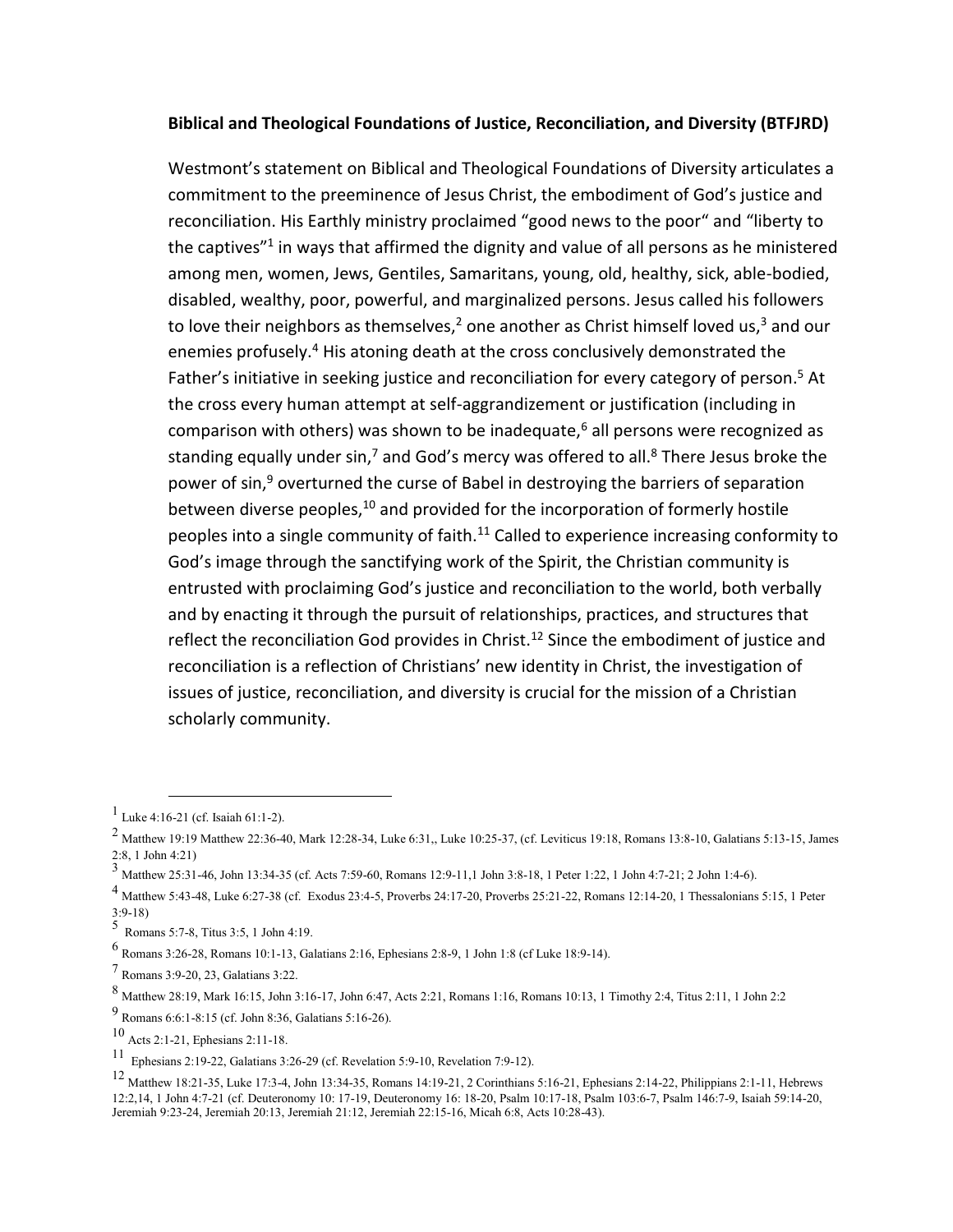Courses satisfying the BTFJRD requirement explore issues of justice and reconciliation among diverse peoples in the context of the gospel. They explore God's call for people to satisfy the demands of love for others in a broken world in which men and women, families, tribes, races, and nations have been set against one another, with differences among people often serving as a pretext for the sinful mistreatment of individuals and groups. These courses affirm that God did not abandon the world but instead took the initiative to provide for its redemption and repair. His reconciliation of all things through the self-giving love of Christ should guide how Christians understand the world, act, relate to others, and engage with the wider culture.

## **Interpretive Statement**

These courses equip students to express God's loving vision for shalom through the pursuit of justice and reconciliation in the context of human diversity. Through these courses students will develop their ability to engage issues of justice with knowledge, sensitivity, and Christian love. Since God's people are called to repent of sin and grow in grace, acknowledge truth, seek justice, and show mercy, these courses should model honest Christlike dialogue over issues of personal, historical, and institutional diversity. In so doing, the aim of these courses ultimately should be to encourage efforts to foster systems that are just and relationships that are joyful and loving.

Courses in this area should reflect God's special concern with justice for all imagebearers. Christian teaching affirms that all humans are created in the likeness and image of God.<sup>13</sup> The imago dei is a reality that is not dependent on one's race/ethnicity, age, gender, sexuality, social or economic status, capability, religion, or any other conceivable thing. So a fundamental aim of the Christian life is to promote justice and pursue relationships that honor the imago dei in all people.<sup>14</sup>

The effective pursuit of justice and reconciled relationships involves the consideration and in some cases renegotiation of condition. For example, the Bible condemns the oppression of the poor by the powerful, $15$  identifies the pursuit of wealth as an impediment to Christian discipleship, $16$  and presents some expressions of human

<sup>13</sup> Genesis 1:26-27 (cf. Genesis 5:1-2, Genesis 9:6).

<sup>14</sup> 2 Corinthians 5:14-21 (cf. Romans 12:18).

<sup>15</sup> Exodus 23:6-7, Leviticus 19:13, Deuteronomy 24:14-15, Psalm 62:10-11, Proverbs 14:31, Isaiah 10:1-4, Isaiah 30:12-13, Isaiah 33:14-16, Jeremiah 22:13-17, Ezekiel 22:6-12, Amos 2:6-8, Amos 5:11-15, Zephaniah 3:1-5, Zechariah 7:10, Malachi 3:5, Luke 3:14, Luke 11:45- 46, Colossians 4:1, Ephesians 6:9, James 5:1-6.

<sup>16</sup> Matthew 6:19-24, Mark 10:23-27, Luke 16:13, Luke 18:24-27, 1 Timothy 6:9-10 (cf. Proverbs 11:28; Luke 12:15-21, 1 Timothy 6:17-19, 2 Timothy 3:1-2)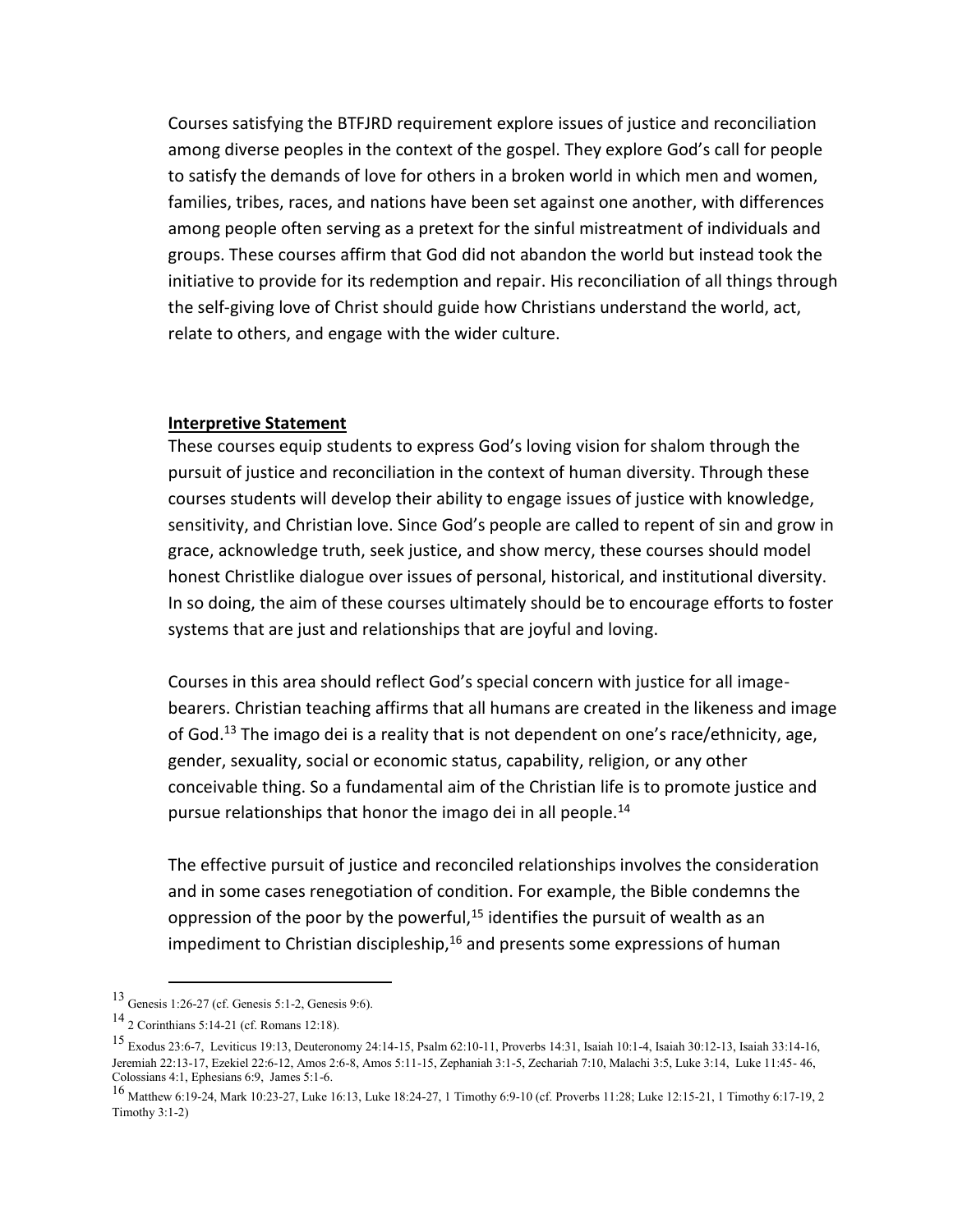sexuality as inconsistent with the flourishing and reconciliation God intends for all people.<sup>17</sup> For this reason, courses in this area should distinguish between human diversity as something to be welcomed, included, and celebrated as an opportunity to glorify God and the ways in which people navigate particular statuses and conditions as a response to that opportunity.

Affirming God's concern for justice and reconciliation for all categories of people is not the same as affirming how diverse people have been categorized. Human communities can construct and shape social categories of diversity in ways that benefit one group at the expense of others. For this reason, BTFJRD GE courses should provide students with the tools needed to evaluate categories of diversity biblically. In this they should recognize that biblical discourses do not encompass all possible social categories and relations, even though all can still be engaged by the Gospel and its demands of neighbor love and enemy love, albeit in ways that require careful discernment and dialogue.

The mutual engagement involved in pursuing justice and reconciliation provides opportunities for Christian embodiment of the gospel. This will involve engaging others graciously, honestly, and thoughtfully. These courses should foster an awareness that although all people are called to seek justice and reconciliation, the work of reconciliation occurs in the context of particular historical trajectories and amidst differences in power and culpability. Consequently, different parties and groups can have different responsibilities in the work of enacting justice, seeking forgiveness, and repairing wrongs.

The redemptive and restorative power of Christ's atoning work, through which the power of sin has been broken, not only gives us hope in the world to come; it makes the crucial difference in our personal relationships, churches, workplaces, neighborhoods, and the world at large. BTFJRD courses should therefore equip students to evaluate perspectives of justice, reconciliation, and diversity biblically and theologically. This should include providing students with language and conceptual frameworks that illuminate the role of political, social, economic, religious, and cultural norms, policies, practices, and other systems that promote justice or perpetuate injustice.<sup>18</sup> In this

 $^{17}$  Genesis 49:4, Exodus 20:14, Leviticus 18, Leviticus 20:10-21, Deuteronomy 27:20, 2 Samuel 13:7-14, Ezekiel 22:10-11, Matthew 5:27-28, Matthew 15:19, Romans 1:26-27, 1 Corinthians 5:1-11, 1 Corinthians 6:9-19, 1 Corinthians 7:2, Ephesians 5:3, Galatians 5:19-21, 1 Timothy 1:10, Hebrews 13:4.

<sup>18</sup> Psalm 72, Psalm 94:20-21, Ecclesiastes 4:1, Isaiah 1: 10-28, Isaiah 5:20-23, Isaiah 58, Jeremiah 22:1-17, Jeremiah 23:5, Ezekiel 22:25-29, Ezekiel 45:9-10, Amos 5:7-15, 21-24, Matthew 9:10-13, Matthew 12:9-14, Matthew 15:1-11, Matthew 21:12-13, Matthew 23:1-12, Mark 3:1-6, Mark 7:5-13, Mark 11:15-17, Luke 3:12-14, Luke 11:37-54, Luke 13:14-16, Luke 19:45-46, Luke 20:46-47, John 2:14-16, Revelation 18.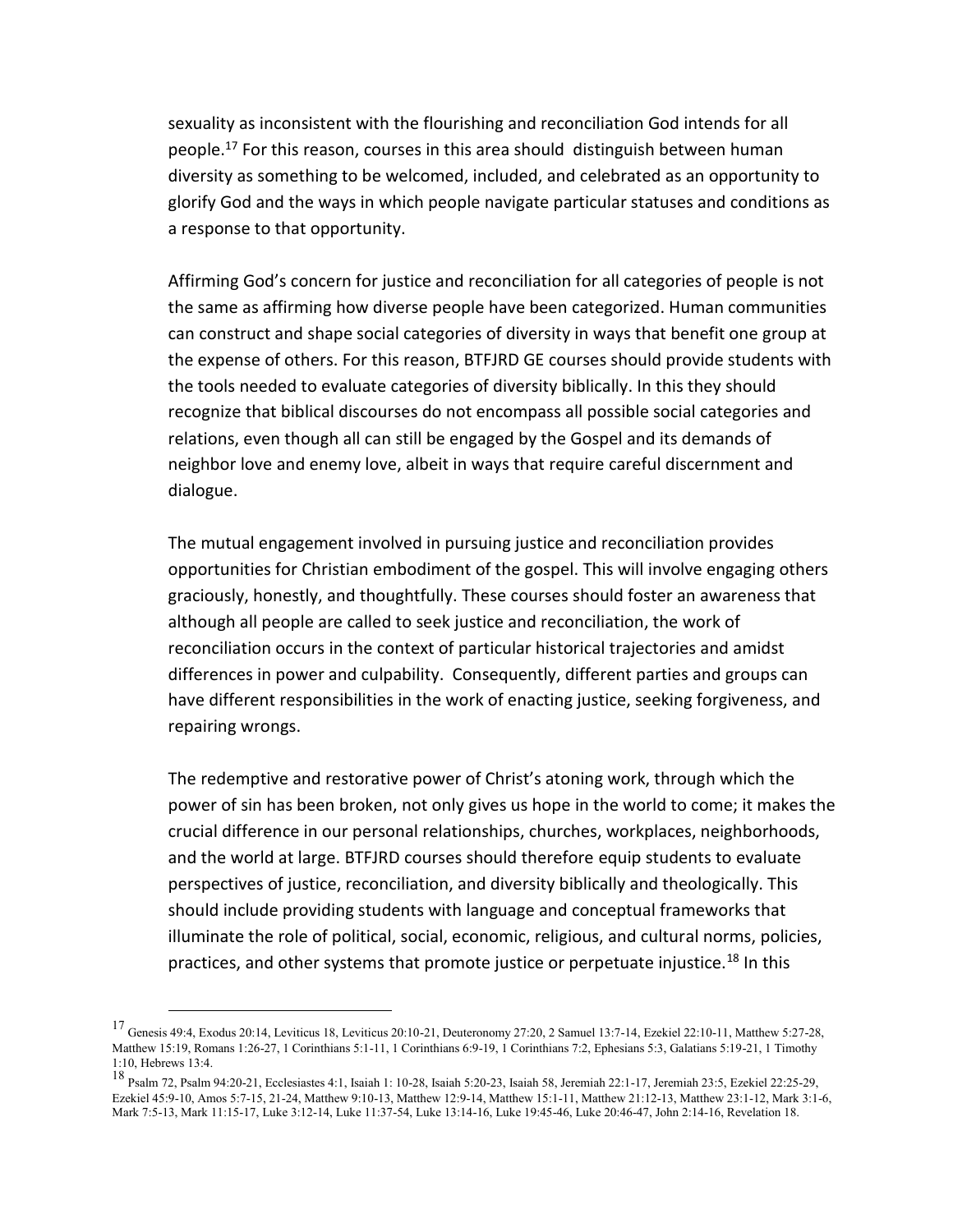context, while BTFJRD GE courses should employ academic tools consistent with disciplinary rigor, they must be careful to ground exploration of issues of justice, reconciliation, and diversity in the gospel. This will include presenting justice, reconciliation, diversity, and Christian unity as concepts rooted in the Trinitarian character of God that should inform how Christ-followers are to live and to love others. Consequently, BTFJRD GE courses should equip students to recognize personal and systemic aspects of sin, rebellion, and brokenness as such. These courses should also affirm that reconciliation encompasses the acknowledgement and forgiveness of  $sin<sup>19</sup>$ support efforts to repair wrongs,  $20$  and encourage the pursuit of relationships of flourishing and shalom.

All BTFJRD GE courses should emphasize that Christian communities are called to embody (demonstrate and promote) justice and reconciliation in ways that reflect how Christ embodied justice and reconciliation for all people.<sup>21</sup> Thus BTFJRD GE courses should help students to see their own responsibility to promote justice and reconciliation in their own communities, including the learning community of the course itself. Thus while these courses should seek to foster a supportive and respectful learning environment consistent with good pedagogy, it is even more crucial that they be characterized by a commitment to loving honesty and allow that, in the pursuit of others' flourishing, Christlike responses to injustice and suffering can include appropriately self-aware<sup>22</sup> grief,<sup>23</sup> anger,<sup>24</sup> teaching,<sup>25</sup> comfort,<sup>26</sup> and rebuke.<sup>27</sup>

God's provision of reconciliation in Christ envisions a global community of believers, a unity of diversity united under the servant-Lordship of Christ manifested in particular local churches.<sup>28</sup> Because of this, BTFJRD GE courses should present God's concern for justice and reconciliation as encompassing spheres ranging from the personal and local

<sup>19</sup> Matthew 6:14-15, Matthew 18:15-20, Luke 17:3, Ephesians 4:32, Colossians 3:13-14.

<sup>20</sup> Matthew 3:8, Luke 19:1-10, 2 Corinthians 7:10-11 (cf. Exodus 22:1-14, Leviticus 6:1-7)

<sup>21</sup> Matthew 9:9-13, Matthew 11:28-30, Matthew 12:16-21, Luke 4:14-21, Luke 19:1-10, John 4:4-42, John 13:1-35, Romans 1:16-17, Romans 3:21-26.

<sup>&</sup>lt;sup>22</sup> Matthew 5:22, Matthew 7:1-6, 1 Corinthians 16:14, Galatians 6:1, 1 Timothy 5:1, James 5:20 (cf. Leviticus 19:17).

<sup>23</sup> Mark 3:5, John 11:33-38, John 16:22 (cf. Matthew 5:4, John 16:22, Revelation 21:4).

<sup>24</sup> Mark 3:5 (cf. Psalm 2:12, Psalm 4:4, Mark 11:15-17, John 2:15-17, Ephesians 4:26-27).

<sup>25</sup> Jesus is recorded as teaching in at least 45 verses in the gospels and acts. On Christlike teaching see Matthew 28:19-20, 1 Corinthians 14:26, 1 Timothy 4:4-14, 2 Timothy 2:2, 2 Timothy 4:2-3,1 Timothy 4:13, Titus 1:9, Titus 2:3.

<sup>26</sup> Mark 5:36, Mark 6:47-51, Luke 8:50, John 6:20-21, John 14:1, 27, John 16:33, Revelation 1:17, Revelation 21:4 (cf. 2 Corinthians 1:3-6, 2 Corinthians 13:11, 1 Thessalonians 4:18, 1 Thessalonians 5:11-24, Hebrews 3:13, Hebrews 10:24-25).

<sup>27</sup> Matthew 16:23, Matthew 23:13-39, Mark 10:13-16, Mark 11:12-14, Mark 16:14 (cf. Proverbs 1:23-26, Proverbs 3:12, Proverbs 6:23, Matthew 18:15, Luke 17:3-4, Acts 8:20-23, 1 Corinthians 11:17-34, 1 Timothy 5:20, 2 Timothy 3:16, 2 Timothy 4:2-3, Titus 1:9, Titus 2:15, Hebrews 12:5, Revelation 3:14-19).

<sup>28</sup> John 17:20-21, Acts 2, Acts 10:34-48, 1 Corinthians 12, Ephesians 2:11-22.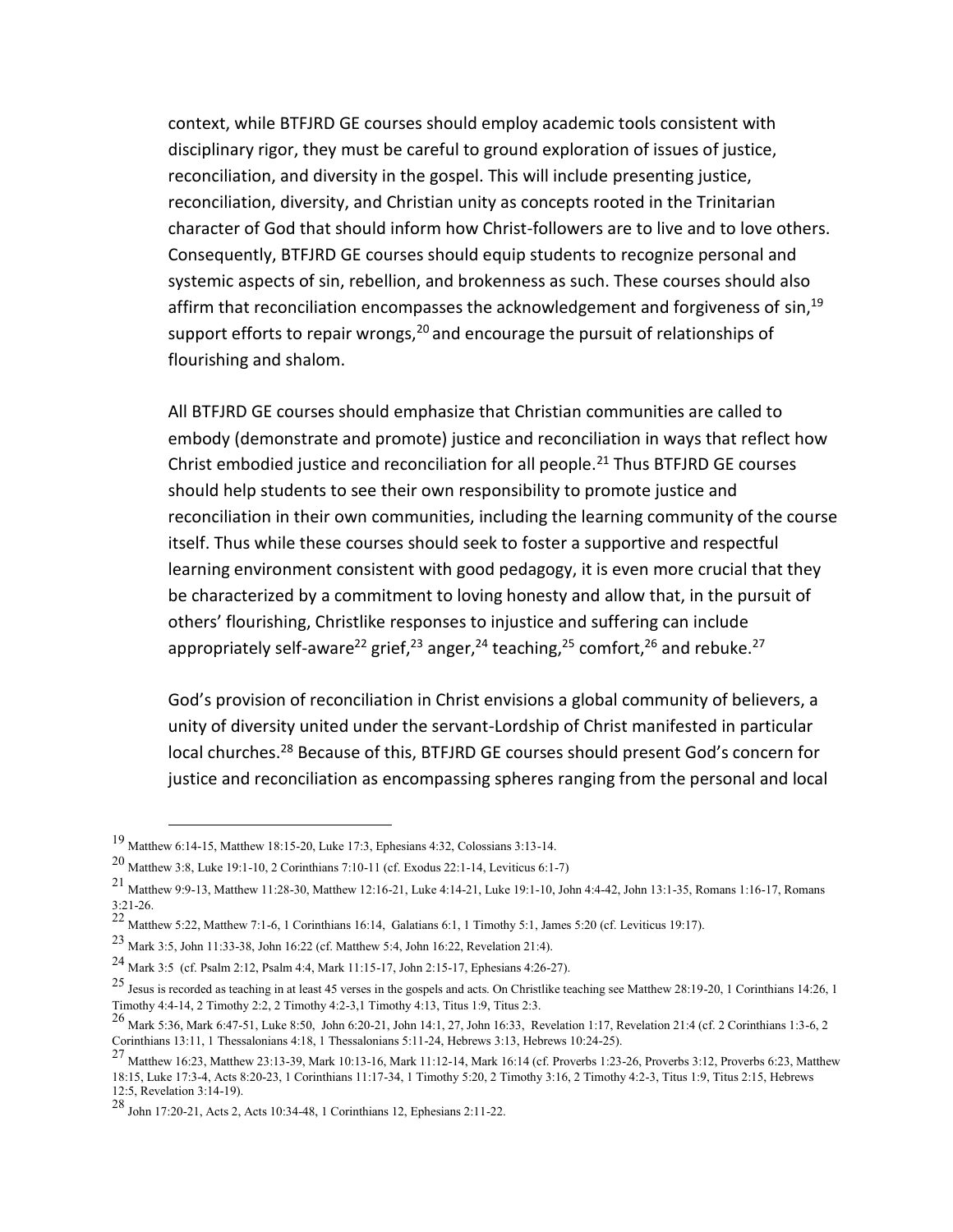to those themes of justice, reconciliation, and diversity which resonate around the globe and, ultimately, the entire created universe. However, in recognizing both the locality, globality, and cosmic universality of God's concern for justice and reconciliation, BTFJRD GE courses must not neglect issues which are of particular timely concern in Westmont's local context. At present this means that BTFJRD GE courses should address race and racism in at least one context involving the United States. This stipulation should not be taken to mean that BTFJRD GE courses must address race and racism in the United States as a primary focus. They may primarily consider other aspects of diversity as long as they also consider how principles of Christ-centered unity, justice, and reconciliation apply to race, racism, and life in the United States. Conversely, BTFJRD GE courses which primarily consider race and racism in the United States should also emphasize the breadth of God's concern for justice and reconciliation.

Given the range of persons and issues encompassed in God's plan for justice and reconciliation in human communities, faculty teaching courses in this area may be from any department. However, as they will be expected to possess an extensive range of competencies special care will be taken to ensure that faculty are equipped with a range of biblically and theologically informed understandings of justice, reconciliation, and diversity that inform an understanding of the social norms, systemic practices, and historic patterns of belonging and marginalization which shape conversations about race and racism in the United States. To support this aim, special care will also be taken to ensure they possess an understanding of those norms, practices, and patterns themselves.

## **Certification Criteria**

Courses satisfying the Biblical and Theological Foundations of Justice, Reconciliation, and Diversity GE should

- 1. develop biblically and theologically informed understandings of justice, reconciliation, and diversity. These should be robust enough to enable students to understand justice and reconciliation as gospel-driven issues, recognize sin, rebellion, and brokenness as such, and acknowledge their responsibility in the work of justice and reconciliation among diverse people within their own communities;
- 2. examine social norms and systemic practices; their relationship to present and historic patterns of enfranchisement and disenfranchisement, belonging and marginalization; and how historical particularities and differences in power